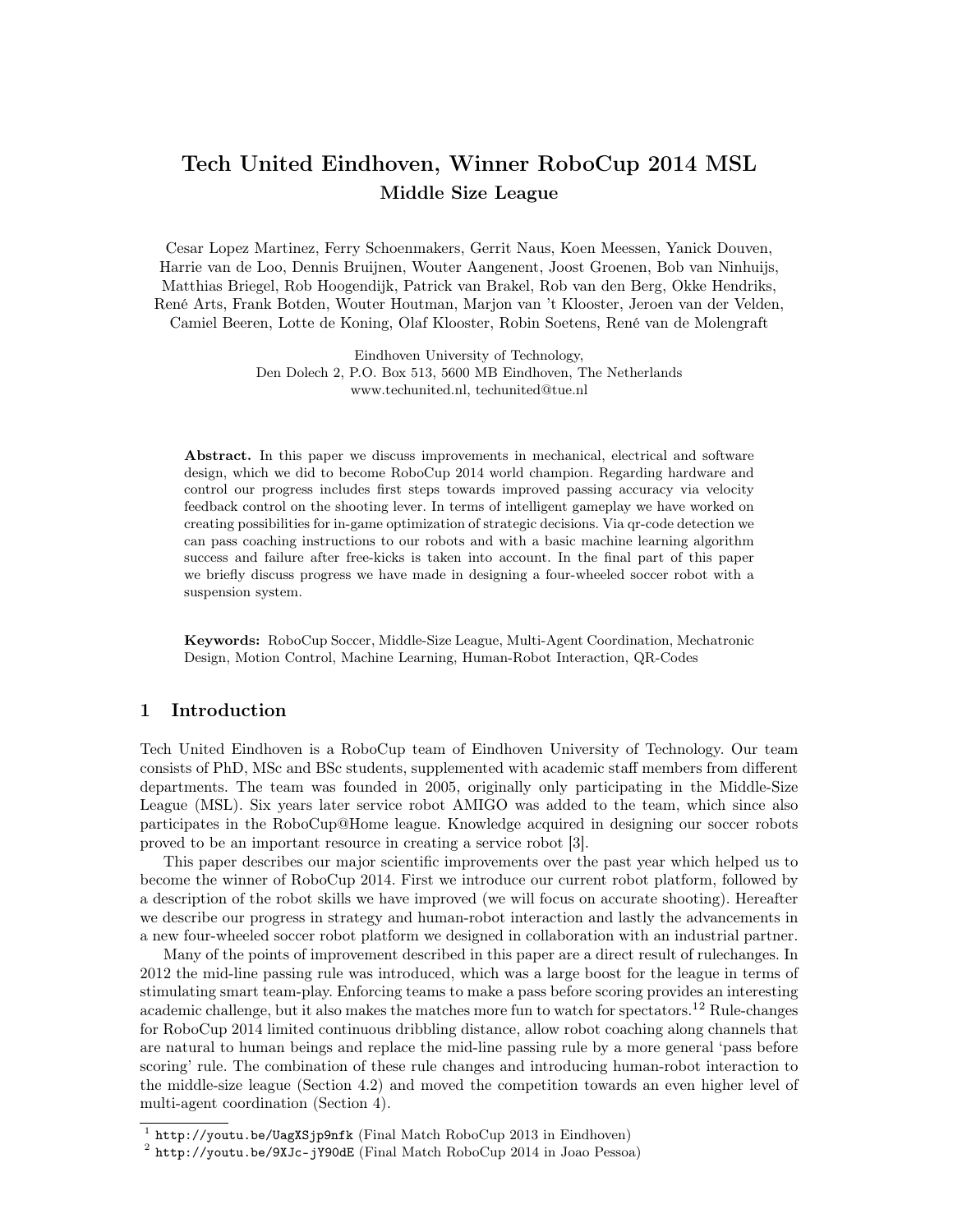### 2 Robot Platform

Our robots have been named TURTLEs (acronym for Tech United RoboCup Team: Limited Edition). Currently we are employing the fifth redesign of these robots, built in 2010, together with a goalkeeper robot which was built one year later (Fig. [1\)](#page-1-0).

Three 12V Maxon motors, driven by Elmec Violin 25/60 amplifiers and two Makita 24V, 3.3Ah batteries, are used to power our omnidirectional platform. Our solenoid shooting mechanism, powered by a 450V, 4.7mF capacitor, provides an adjustable, accurate and powerful shot [\[4\]](#page-6-1). Each robot, except for the goalkeeper, is equipped with an active ball handling mechanism, enabling it to control the ball when driving forwards, while turning, and even when driving backwards [\[1\]](#page-6-2). As said before, we aimed on improving passing abilities and conducted experiments on directly catching lob balls with our ball handling system (Section [3.1.1\)](#page-2-0).

To acquire information about its surroundings, the robot uses an omnivision unit, consisting of a camera focussed on a parabolic mirror [\[2\]](#page-6-3). An electronic compass is implemented to differentiate between omnivision images on our own side versus on the opponent side of the field. We also added a kinect sensor to each robot. A detailed list of hardware specifications, along with CAD files of the base, upper-body, ball handling and shooting mechanism, has been published on a ROP wiki.<sup>[3](#page-1-1)</sup>



Fig. 1. Fifth generation TURTLE robots, with on the left the goalkeeper robot.

<span id="page-1-0"></span>To facilitate data-acquisition and high-bandwidth motion control, the robots are equipped with EtherCAT devices provided by Beckhoff. These are connected to the onboard host computer via ethernet. Each robot is equipped with an industrial mini-pc running a preemptive Linux kernel. The software is automatically generated from Matlab/Simulink models via the RTW toolbox, recently renamed to 'Simulink Coder'. In order to allow asynchronous processing we have created a multitasking target for Simulinks code generation toolchain.[4](#page-1-2)

Software for our robots is divided in three main executables: Vision, Worldmodel and Motion. On-board and robot-to-robot they communicate via a real-time database tool made by the CAM-BADA team [\[5\]](#page-6-4). The vision module provides a localization of ball, obstacles and the robot itself. Hereafter the worldmodel combines this information with data acquired from other team members to get a unified representation of the world. While vision runs at 60Hz and worldmodel at 20Hz, motion contains the controllers for shooting, ball handling en driving. Therefore it samples at a much higher rate (1000Hz). On top of the controllers, the motion executable also contains strategy and pathplanning, partly implemented as a subtask running at a much lower sample rate.

<span id="page-1-1"></span><sup>3</sup> <http://www.roboticopenplatform.org/wiki/TURTLE>

<span id="page-1-2"></span> $^4$  [http://www.techunited.nl/wiki/index.php?title=MultiTasking\\_Target\\_for\\_Linux](http://www.techunited.nl/wiki/index.php?title=MultiTasking_Target_for_Linux)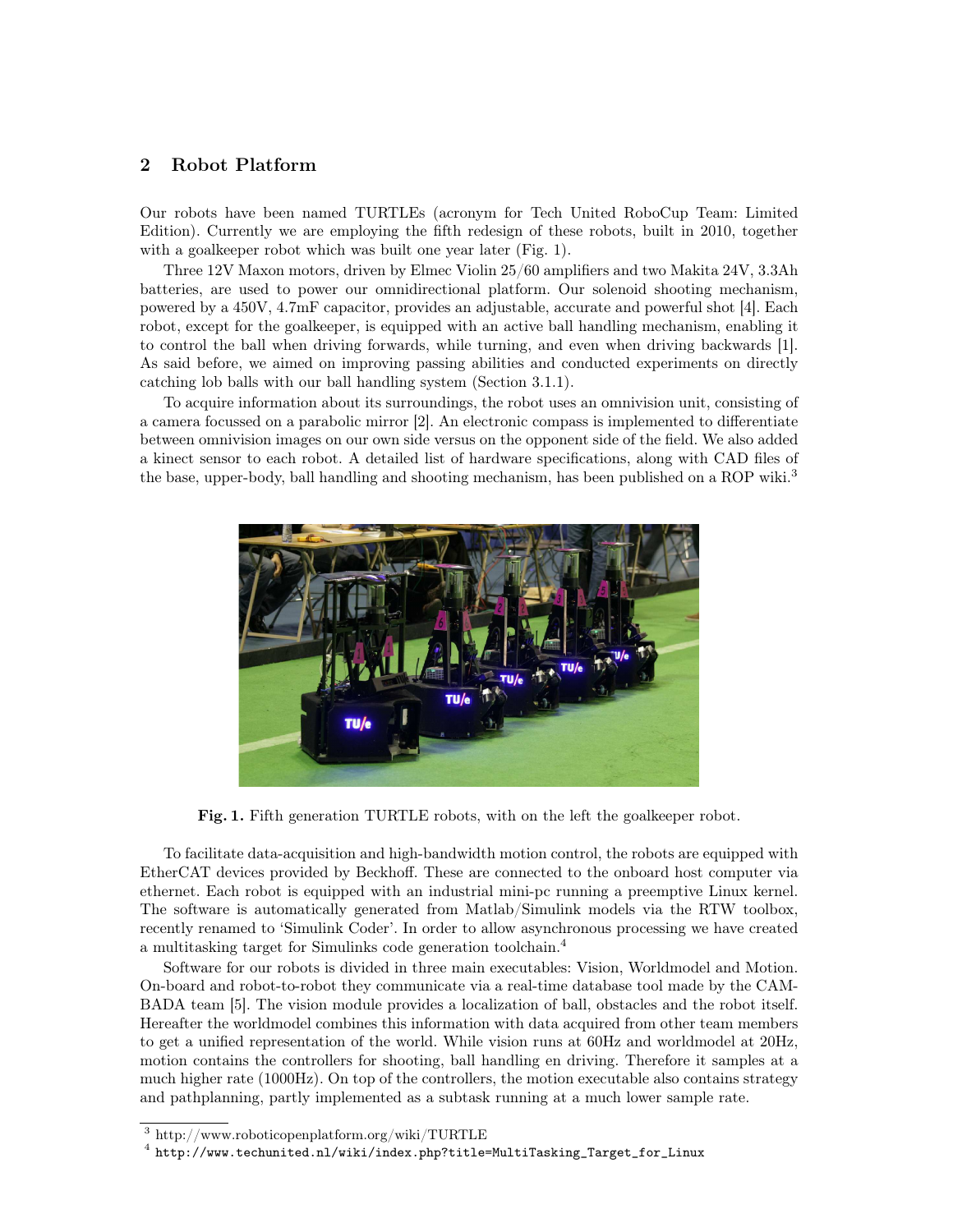### 3 Improved Skills

Considering the rule changes in the middle size league, it is likely that passing and catching will become increasingly important compared to dribbling. During RoboCup 2014 in Brazil, this was indeed the case. In the section below, we will describe how we prepared for RoboCup 2014 by improving our accuracy for flat passing and by increasing our abilities to accurately catch and shoot a lob ball. The latter is not only beneficial for passing but also for shots at goal.

#### 3.1 Shooting

The electrical scheme of our kicker consists of a battery pack charging a capacitor via a DC-DC converter (Fig. [2\)](#page-2-1). Once fully charged, in roughly 20 seconds, the capacitor can be discharged via an IGBT switch, creating a pulse-width modulated signal. The energy of the capacitor drives a solenoid actuator connected to a mechanical transmission (a shooting lever). The lever can be adjusted in height to allow for lob- and flat shots.



<span id="page-2-1"></span>Fig. 2. Schematic overview of our shooting system. One half of the plunger is made of a nonmagnetic material, the other half consists of a soft-magnetic material.

### <span id="page-2-0"></span>3.1.1 Shoot Lob Balls

To accurately shoot lob balls, the shooting system needs to be calibrated. Preferably we do this under conditions as close as possible to the conditions our robots face during the matches, i.e., on the official field with the same ball that will be used for competition. But during a tournament, testing time on the field is limited. Therefore our approach was to simply put the robot at the maximum distance it could take a lob shot from during a game, tune the PWM duty cycle until the ball lands exactly in the goal, and store the resulting duty cycle value. By linear interpolation between zero and the duty cycle we obtained during calibration, we could shoot from any spot within shooting range. The same calibration was used for all robots.

Although the above method is fast, it is also inaccurate. The relation between shooting distance and required duty cycle is non-linear, and since each robot has its own mechanical and electrical components, each robot has its own shooting characteristics. Therefore, calibration of each robot individually would be better.

<span id="page-2-2"></span>For RoboCup 2014 we designed and implemented a tool to quickly do robot-dependent calibration. Furthermore, empirically we identified the relation between the shooting distance  $(x)$ and the required duty cycle (u) is exponential for a lob-shot (Eq. [1\)](#page-2-2). Parameters a, b and c are robot-dependent parameters. They have to be obtained by measuring the travelled distance for multiple duty cycles. To make a correct fit at least four measurements are required, though more are preferred.

$$
u = b^{-1} \ln(a^{-1}(c - x))
$$
\n(1)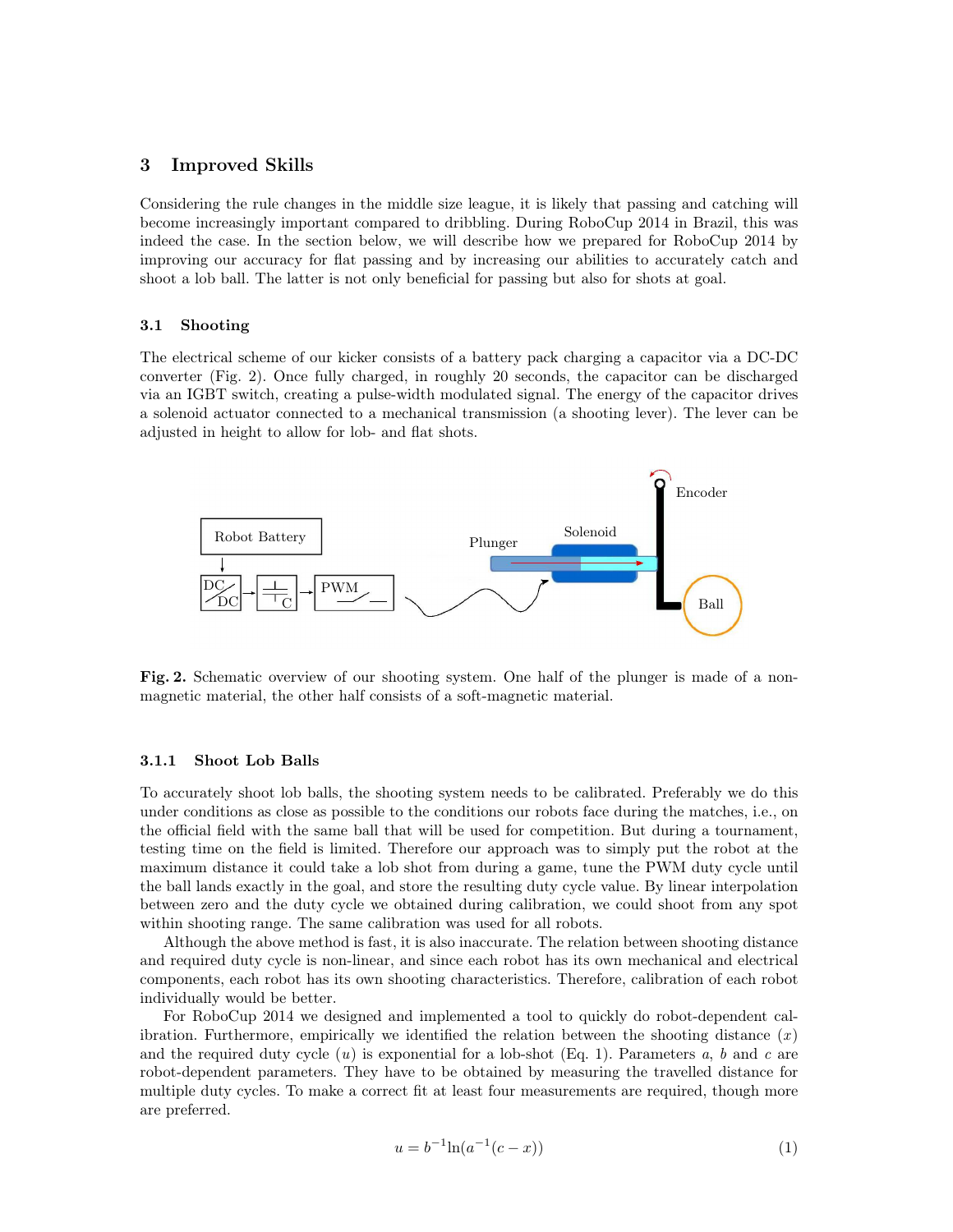### 3.1.2 Catch Lob Balls

During the technical challenge of RoboCup 2013 we showed an initial attempt to shoot and catch lob passes. In terms of catching the ball, our approach there was to simply wait until the ball bounces were low enough to simply intercept it as if it were a flat pass. Building on these first tries, this year we worked on a much more challenging lob pass approach, where we use our current ball handling system to grab the ball exactly when it hits the ground after a flight-phase. We call this coordinate the point of intercept (POI).

The teammate shooting the lob ball communicates to the receiving robot, where the ball is expected to land (the feedforward position, FFP). When consecutive bounces are taken into account, multiple FFP's exist (example in Fig. [3\)](#page-3-0). Each of them has a certain inaccuracy, for now modelled as a circle around the point itself. Based on the estimated time to reach each of the FFP's, the receiving robot drives towards one of the feedforward points when a lob ball is expected, but not actually shot yet.

Once the ball is in-air, a kinect camera mounted on the receiving robot is used to measure the ball position. Based on these observations, a simplified ball model, without drag and spin, predicts the ball trajectory. The receiving robot will respond to this ball-tracking based POI prediction, but only if it is located within the uncertainty circle. In case the estimated POI is located outside the circle, the robot will wait at the edge of the circle.



<span id="page-3-0"></span>Fig. 3. Lob ball intercept strategy, the receiving robot chooses one of the points of intercept.

### 3.1.3 Shooting-Lever Velocity Feedback Control

Similar to what we described for lob shots, currently our control for flat shots and for flat passes is fully based on feedforward. As said before, many disturbances are robot-, ball- or field-dependent. Feedback control would allow to compensate for those.

We are using an encoder mounted on the rotational joint of the shooting lever (Fig. [2\)](#page-2-1) as a feedback signal for velocity control. For full-power shots the end-effector of the shooting lever is pushed into the ball almost entirely before the ball itself even starts to move.<sup>[5](#page-3-1)</sup> Using lever angular velocity as a feedback signal to control the resulting ball velocity would be hard in this case, because it is hard to exactly predict the dynamic behaviour of the deformed ball.

<span id="page-3-2"></span>

Fig. 4. Shooting lever end-effector for more accurate passing.

<span id="page-3-1"></span> $^5$  <http://youtu.be/MF7mfItBriA> (High-speed video of a full-power shot.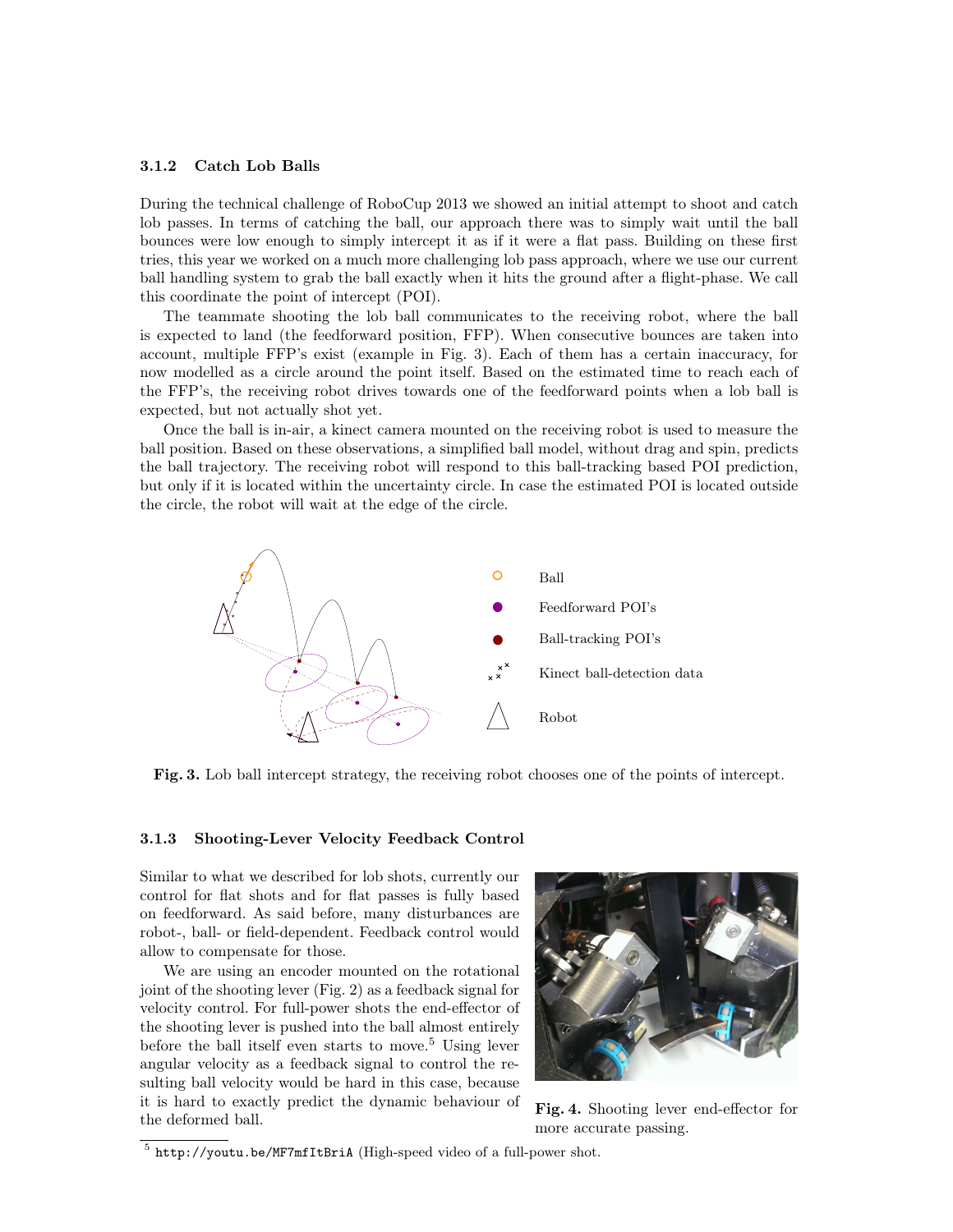For slow shooting on the other hand, it is possible to make the lever and ball move as one body before the ball leaves the robot. Especially for passing, being able to accurately control ball-velocity would be of great help.

What was particularly challenging was the limited time one has available (a shot takes between 20 and 50ms) and the limited spatial resolution of the encoder (130 ticks over the entire shooting lever stroke). Furthermore the solenoid actuator can only push in a single direction, therefore no overshoot is allowed (Fig. [4\)](#page-3-2).

### <span id="page-4-1"></span>4 Improved Strategy

Our strategy takes into account the estimated positions of all peers and opponents, represented in a worldmodel. We developed a method to also use velocities and estimated game state to assess the feasibility of various tactical actions (plans). Instead of instantaneously seeking the free space on the field.

As a first step in moving to a more plan-based level of cognition, we have created a skill-selector, which we will describe in the upcoming section. Further we worked on in-game optimization of decision making in refbox tasks, either via human coaching (Section [4.2\)](#page-4-0) or via machine learning (Section [4.3\)](#page-5-0).

### 4.1 Skill Selector GUI

In our strategy, first we assign a unique role to each of the robots. Every role contains a number of actions/skills which can be executed during play. The main attacker for instance has five different skills to choose from: Flat shot, lob shot, pass, dribble and push-attack (i.e., bouncing the ball towards the goal with the side of the robot).

To decide on which skill to use at a certain moment in time, hard-coded conditional statements are evaluated. For the original system, these conditions were solemnly true/false evaluations (e.g., to shoot at goal, there must be a clear path to the goal). They are evaluated in the order they appear in programming and therefore immediately discard all other possible actions. This creates situations for which the TURTLEs do not take the optimal action. In order to solve this problem, a more generic framework for skill-selection has been developed.

In our improved skill-selector framework, for each of the skills the hard-coded conditions are complemented with normalized ranking functions (e.g., while turning towards the goal, the ranking for shooting at the goal will increase). After evaluating all ranking functions the skill selector chooses the skill with the highest overall ranking. In case multiple rankings are the same, the default skill 'dribble' will be selected. To make sure the chosen skill consistently ranks higher than the current skill, a hysteresis function has been added.

For debugging and tuning purposes we have created a graphical user interface which visualises skill-selector output for a given game state (Fig. [5\)](#page-5-1).

#### <span id="page-4-0"></span>4.2 Human Coaching

For the world championships 2014 human-robot coaching in our league was allowed. Coaching instructions are intended to pass high-level instructions like 'shoot more often,' as opposed to low-level commands like 'shoot now.' As a first step, this year we used qr-codes to tell our robots which predefined play to use, e.g., during a free-kick.

We use a freely available open source library to scan a video stream coming from our robots kinect sensor to scan for  $qr\text{-codes}$ . With the maximum allowed  $qr\text{-code size}$  (i.e.,  $30x30cm$ ), containing three chars of encoded information, we experimentally searched for the maximum distance for which the code could be scanned. Averaged over 35 trails, using seven different charcombinations, this distance turned out to be 5.1 metres (with a standard deviation of 0.29). False

<span id="page-4-2"></span> $^6$  <http://zbar.sourceforge.net/> (ZBar, open source bar- and qr-code reader)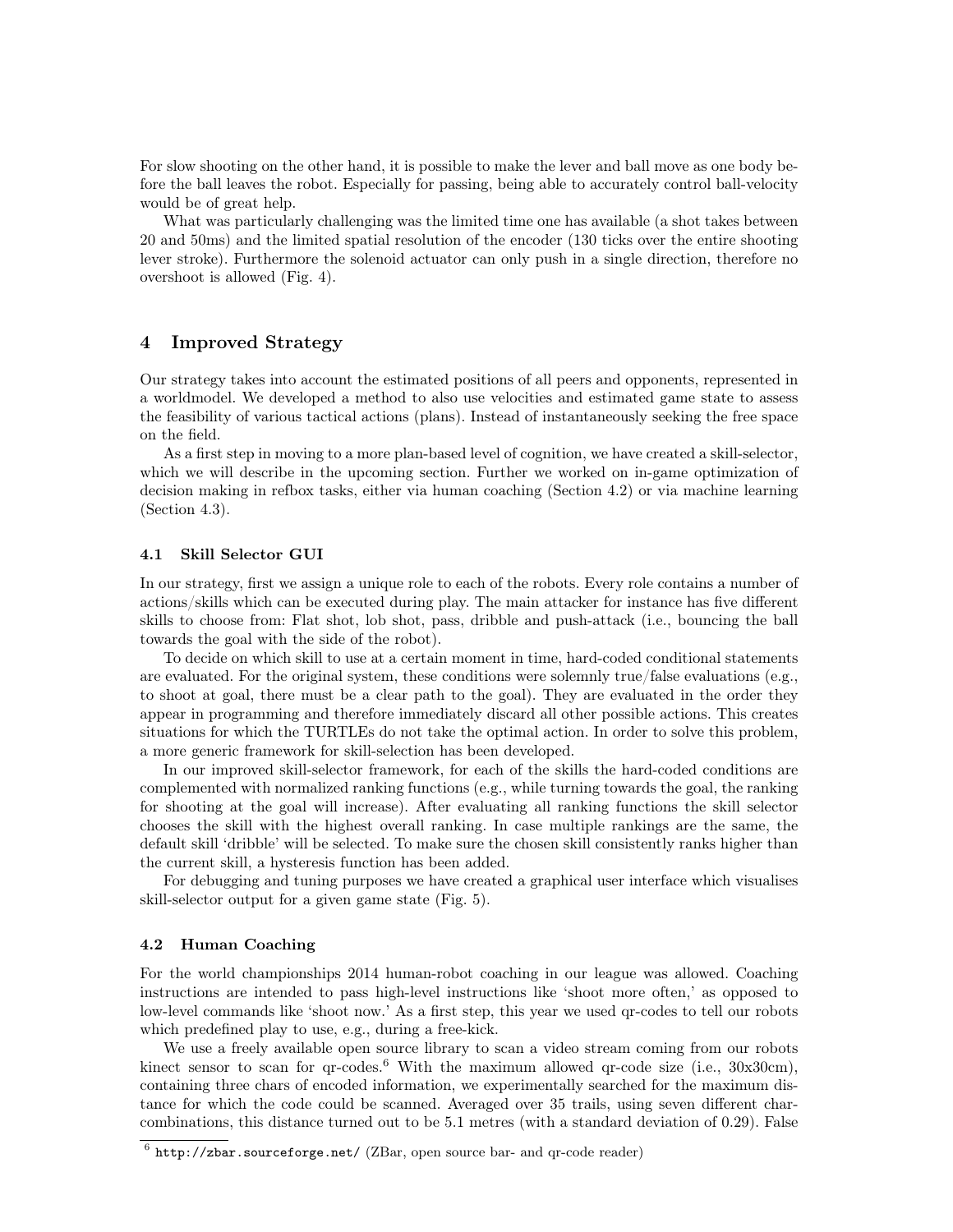

<span id="page-5-1"></span>Fig. 5. Skill-selector visualization.

positives within the code detection regularly occurred, especially against a non-plain background. But since none of these false positives matched any of the known strings, we could simply keep scanning until a combination of symbols was recognized that was actually grounded in the robots knowledge base.

In any trial of the experiment, if the code got detected, it was recognized within four seconds. Since in the current rules coaching is only allowed during 'dead time' between stop and start of a refbox task, we were interested how often a robot could actually get within five metres from the coaching spot and stay there for at least four seconds to receive a coaching instruction. Therefore we looked back at logged data of the final match during RoboCup 2013 in Eindhoven. In total this match involved 58 refbox tasks, 21 of them did not involve direct scoring risk (i.e., at least one of our robots was available to come to the side for coaching). Taking into account constraints on the robots acceleration and velocity, with our current qr-code detection system 17 coach moments would have succeeded.

### <span id="page-5-0"></span>4.3 Learning Refbox Play Decisions

In the previous section we described a way to do a hard, human-imposed, reset within our robots decision making. On top of these hard resets, we also worked on a basic reinforcement learning algorithm for a more subtle optimization of strategic play-choice during refbox tasks.

A reinforcement learning algorithm is built around actions, states and rewards [?]. Applying this framework to our free-kick strategy, we use six existing refbox plays as our action-space (single kick and shoot, double kick and pass etc). Based on which opponent we face and the location of the free-kick (state), one play may result in slightly better scoring chances than the others. As a reward function we give high virtual reward for a scored goal, lower reward for a shot attempt, small punishment for loss of ball possession and severe punishment for a goal scored by the opponent (all weighted for time passed after the refbox task start signal).

Within this framework of rewards, states and actions we are able to store an expected reward for each state, based on past experience.

### 5 Four-Wheeled Platform with Suspension System

Already since our first generation of soccer robots, we have been using a robot base with three omniwheels positioned in a triangle. Such a three-wheeled design makes control easier because, regardless of field irregularities, all of the wheels will maintain in touch with the ground. But disadvantages also exist. Although driving straight forward is the most common direction of acceleration, it is also the direction for which our three-wheeled robot experiences the least traction during acceleration. The robot tends to tilt backwards, putting most of its pressure on the only wheel that cannot be used to transfer a torque to the ground when driving forward. For our current robot-design, traction is the limiting factor in achieving higher acceleration.